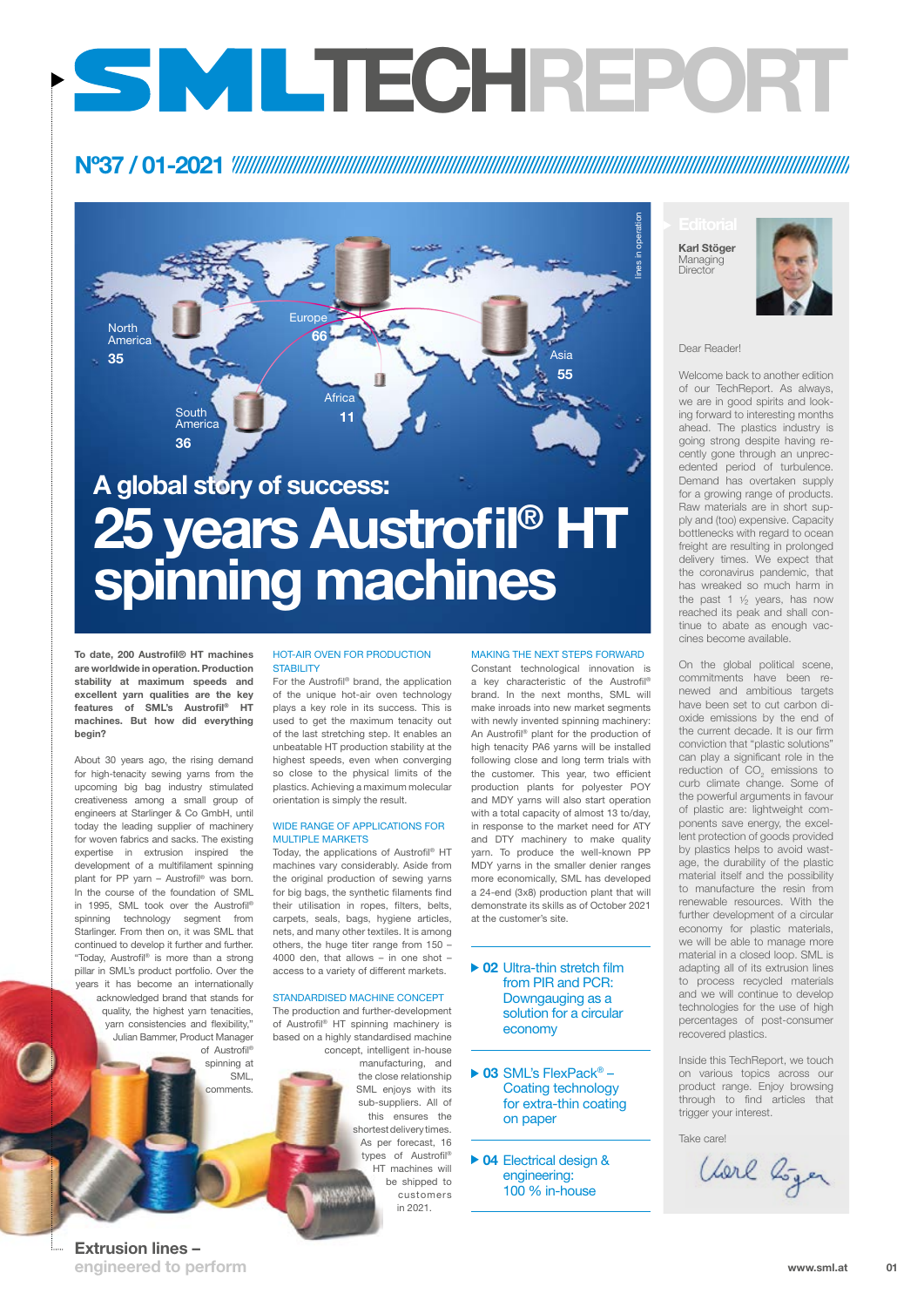# Ultra-thin stretch film from PIR and PCR: Downgauging as a solution for a circular economy

Downgauging and recycling play a key role when it comes to making stretch wrap film environmentally friendly. SML's SmartCast Infinity line is now ready for ultra-thin stretch film of only 10µm with up to 80 % post-industrial recyclate (PIR). For manufacturing prestretch film with a thickness of 8µm, SML has developed a specific recipe for post-consumer recyclate (PCR).

The use of post-consumer recyclate is technically more challenging than the manufacturing of ultra-thin stretch film from PIR. With high-quality PCR, SML reaches re-feeding rates of up to 60 % on and warehouses, where it can its SmartCast Infinity lines. However, in a sustainable circular economy, where cast stretch films are frequently recycled, a general recommendation is a ratio of 30 % PCR in combination with 70 % virgin material. Beside the use of post-consumer recyclate, it is downgauging which really further increases the environmental PCR. "In our trials on our SmartCast Infinity line, we used PCR to manufacture different stretch wrap films from 23µm down to 12µm for jumbo, machine and users – with very positive feedback,"

#### PCR FOR PRE-STRETCHED **FILM**

"Pre-stretch film" is becoming increasingly important with regard to safe film usage. The usual thickness of the final product ranges from 6 - 9µm. This makes pre-stretch film an ideal solution, e.g. for logistics help to make processes more eco-friendly by drastically reducing film usage. Based on the model employed to manufacture "conventional" prestretch film, SML has developed a specific PCR-recipe for film that can be pre-stretched offline in a secondary process. The film developed by SML has 16µm and was prestretched down to a final 8µm.

optical properties are excellent," Thomas Rauscher adds.

#### FIELD TESTED: STRETCH FILM FROM PCR

The new formulations for the manufacturing of ultra-thin stretch wrap films from PIR and PCR are the fruit of intensive R&D work: in 2020, SML succeeded in producing film with an ultimate elongation value of 400 % by using up to 80 % PIR. "We started our trials with a film thickness of 23µm. Following the first positive analyses, compatibility of stretch wrap film with we began to reduce the thickness step by step," Thomas Rauscher, Product Manager for Cast Stretch Film, explains. Finally, 10µm film with a high content of PIR could also be realised and qualified. "Looking hand rolls. Subsequently, these products at these results, downgauging with PIR is were then tested and utilised by endalso a solution. The film's quality is totally in line with market requirements and the Thomas Rauscher comments.

Tested at different customer sites, the film direct feedback received from consumria. "Generally, the processing of PIR and that a working circular economy can be PCR produced very good results, both achieved in this segment in the foreseeers. This gives sound cause for optimism,

met all of the quality and usability critein in-house tests and also with regard to able future", Rauscher concludes.

The HIPAC Group is a European manufacturer of premium stretch film for industrial packaging. With its headquarters in Northern Italy and with further production sites in Spain and Romania, the HIPAC Group has a production capacity of around 140 k tons per year and an annual turnover of more than 130 mil. euros. As a long-term customer, HIPAC-CEO, Daniele Giorlando, granted SML this interview:

*HIPAC offers a wide range of different types of stretch film for industrial packaging. Which key properties must stretch film have today to be successful in your markets?*

HIPAC Group's strategy, and the key to its success, has always been the development of a portfolio of premium stretch films with ultra-low thicknesses. This reduces the consumption of film by 50 % per unit of wrapped package, while maintaining the same performances as standard films. For our users, this means a cost reduction of 30 %.

*How important are flexibility and / or high production volumes for you?*

Again and again, the stretch film market demands for increasingly customised products. This has led to the need for

more versatile products which can also enable a fast service. Over and above all of that, it should not be forgotten that the HIPAC Group operates in a "commodity" market where, in order to be competitive, it is critical to have efficient plants ensuring high productivity levels.

*As a manufacturer located in Europe, how important are cost-efficient production processes at HIPAC, especially with regard to raw material consumption, energy consumption or personnel costs?*

# Case study on PET foamed products **Saving** production costs by 20 %

Compared to such emerging countries as those of the Middle East and Asia, Europe is absolutely not competitive in terms of manufacturing costs, especially in terms of energy and labour costs.

Description: Hot fill cup (up to 100 °C) Ø x H: 82 mm x 81 mm Application: Hot food packaging

The HIPAC Group's strength to face such a scenario is its capacity to make products with a very high value-added, while using the best technology available in the market. This also helps us to reduce the costs.

#### *Which role do post-industrial and postconsumer recycling play at your sites?*

The use in our productions of recovered raw material, such as PCR and PIR, has been rapidly increasing. There are, however, still numerous issues to settle at each level of the supply chain, from the poor availability of resources, to the quality of the latter and, let's not forget, the uncertainty of current regulations on this matter.

*When did you buy the first stretch film line from SML and what were your motivations?*

The HIPAC Group bought its first SML line almost ten years ago after carefully selecting between different manufacturers at world level. We were looking for a

producer offering very advanced technology with whom we could establish a long business relationship; a producer who could satisfy our needs and turn them into a customised and very advanced technology.

*How many stretch film lines from SML are in operation at your sites today, and where do you see the strengths of the systems made by SML?*

Together the HIPAC Group and SML have carried out eight projects so far, including plants currently running and new, planned investments. Without any doubt, the strength of SML is the reliability and high quality of its lines without neglecting energy efficiency.

#### *Five years from now which attributes will a stretch film line have to have to satisfy the demands of your markets?*

Answering this question is not an easy job because the market changes very quickly. Without any doubt, matters such as the circular economy, the sustainability of products and the use of no virgin material will increasingly drive the choice of our customers. Therefore, technologies should develop accordingly.

## In conversation HIPAC-CEO Daniele Giorlando on stretch film production



TAND AND THE STATE STATE STATE STATE STATE STATE STATE STATE STATE STATE STATE STATE STATE STATE STATE STATE STATE STATE STATE STATE STATE STATE STATE STATE STATE STATE STATE STATE STATE STATE STATE STATE STATE STATE STATE

This significant decrease in the costs of the production of MAP trays is mostly related to two main factors:

- 1. Saving raw material
- 2. Reduction in the heating power required for thermoforming

|                             | <b>Tray rigid</b> | <b>Tray foamed</b> |
|-----------------------------|-------------------|--------------------|
| <b>Weight of product</b>    | 18,8g             | 12,5q              |
| <b>Material consumption</b> | 100%              | 66 %               |
| <b>Production cost</b>      | 100%              | 77 %               |

Samples available on request

| Description: | MAP (modified atmosphere packaging)<br>LxWxH: 190x145x50 mm |  |
|--------------|-------------------------------------------------------------|--|
| Application: | Food Packaging, e.g. meat, cold cuts etc.                   |  |

#### MAP trays

were produced on the state of the art multi-purpose sheet line with output capacities of up to 800 kg/h foamed sheet, installed at SML's Technology Centre. Calculations of the manufacturing costs for the sheet production were based on raw materials (mixture), additives, energy consumption and manpower. The thermoforming was done on advanced thermoforming machinery (KTR 5.2 Speed, KMD 78.2 Speed and KMD 85 Speed) with common thermoforming tools. For the thermoforming process, the calculations were based on tool investment, energy

consumption and manpower.

#### FAST CHANGEOVER FROM FOAMED TO RIGID SHEET

SML's PET sheet lines for foamed APET sheet are also capable of producing conventional APET sheet for thermoforming applications. The changeover time between rigid and foamed is less than 20 min.

PET foamed products are part of a new generation of plastics products which are ready to demonstrate their benefits in two major fields: in raw material consumption and recyclebility.

Common case studies from SML and the thermoforming specialists Kiefel B.V. on the manufacturing process of PET foamed products confirm 20 % lower production costs, compared with articles from conventional thermoforming sheet. And raw material consumption is even reduced by more than 30 %.

"The use of foamed sheet in the thermoforming process for applications like hotfill cups or MAP trays does not only help to cut overall production costs. In the light of the ongoing discussions about consumers' plastic footprint, easy-to-recycle foamed PET sheet can be a sustainable alternative to conventional thermoforming sheet", Max Phillip Lutz, Product Manager Sheet Extrusion at SML, says. APET foamed regrind from skeleton and edge trims can also be used up to 100 %. To prove these statements, SML and its cooperation partner has conducted the following case studies on APET foam cups and foamed MAP trays.

#### VERIFIED TESTS ON SML'S MULTI-PURPOSE SHEET LINE

The foamed sheets in the case studies

With APET foam cups, the decrease in costs is mostly related to two main factors:

1. Saving raw material

2. High thermoforming performance

|                             | <b>CPET cup</b> | <b>APET foam cup</b> |
|-----------------------------|-----------------|----------------------|
| <b>Weight of product</b>    | 6,6g            | 4.9q                 |
| <b>Material consumption</b> | 100%            | 74 %                 |
| <b>Production cost</b>      | 100%            | 89%                  |

Samples available on request

#### APET foam cups



Although easy-to-recycle mono-material packaging from plastics may be more eco-friendly than paper or cardboard laminated with plastics, there is a clear market trend towards paper-based structures. The ability to coat ultra-thin polymer layers is crucial for the manufacturing of eco-friendly composites for packaging. Not least because of its extraordinary melt quality, extrusion coating lines from SML are already well-established in the market for thin coatings.

To further develop material properties according to meet the requirements of a highly dynamic packaging market, suppliers of raw materials and packaging producers have joined forces with SML. "We are experiencing a strong demand for functional paper and cardboard coatings," Martin Kaltenecker, Head of Sales at SML, explains. These composites, developed on machinery from SML, contain a minimum of polymers, based on one polymer family, for example polyolefins, green PE, or PLA. In this way complex structures with additional materials, such as aluminium foil, can be avoided.

#### HOMOGENOUS MELT QUALITY AS A BASIS

In general, the extrusion coating process is an ideal way to apply polymers to papers with the highest possible efficiency in an environmentally friendly process. This happens without solvents and without the need to invest a lot of energy in the drying of water-based glues. "Ever since our extrusion coating systems have provided a very homogeneous melt quality for thin layer coatings at defined processing temperatures," Johannes Danter, Product Manager Extrusion Coating and Laminating, comments. Depending on the substrate, coating layers can be as thin as 5µm. Different film functionalities are reached in one step with the correct choice of materials in the co-extrusion process.

#### ULTRA-THIN 3-LAYER STRUCTURES

Extrusion coating lines from SML are able to process special polymers, which

## SML's *FlexPack*® Coating technology for extra-thin coated paper

offer strong adhesion properties to substrates like paper, and which form an effective barrier layer. On the other hand a good sealability and "hot-tack" need to be achieved. As a result, well known coating structures can be simplified to ultra-thin 3-layer structures. Their special features are substantially important to allow a waste recycling stream back to paper and to fulfill the latest packaging regulations. By adding sophisticated thin films, such as SiOx, AlOx coated or metallised films from a secondary unwinding station, paper-based packaging materials with an increased barrier functionality can be produced in one production step on SML's lines.

#### ESTABLISHED TECH-NOLOGIES FOR NEW TYPES OF PRODUCTS

PET Foal

Packaging products made from laminated paper or cardboard, like standup pouches for noodles, meat packaging trays, drinking and yoghurt cups, as well as packaging for chocolate or even quick-frozen vegetables are becoming more and more popular in the supermarkets. Extrusion coating technology, as provided by SML, is the basis for these types of products.

Paper-based packaging cannot do without coating

#### The film's quality is totally in line with market requirements